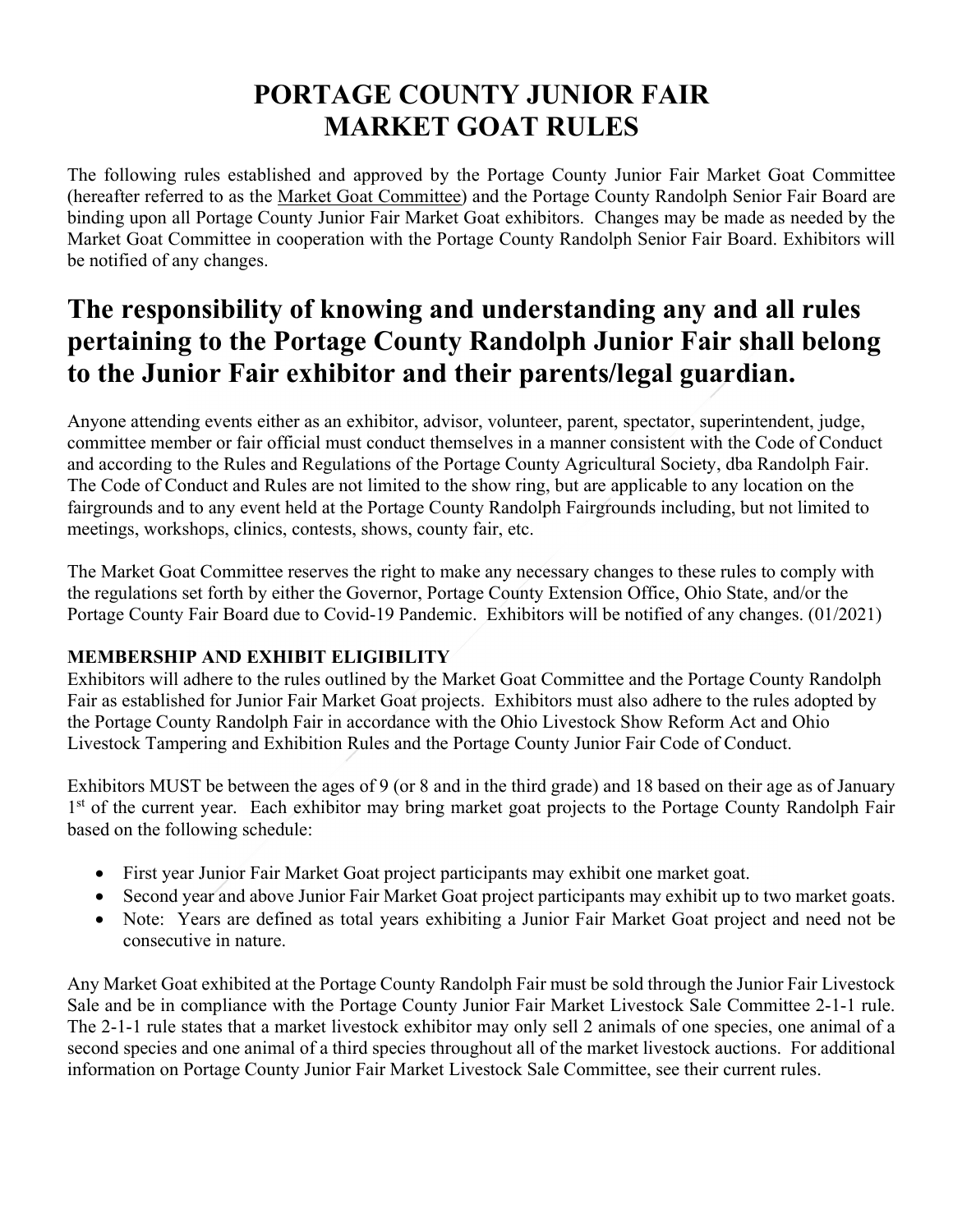## GENERAL RULES

Market goats (wethers or does) recommended to be born after January  $1<sup>st</sup>$  of the current year.

Market goats are permitted to have horns; however, they must be dulled off.

Male goats must be banded for castration prior to tag in. (01/2021)

All market goats must have a scrapies tag prior to tag-in. Goats that do not have a scapies tag will not be eligible to tag-in or weigh-in at the Portage County Randolph Fair.

Tag In and or Weigh In is mandatory for Market Beef, Market Goats, Market Lambs, Market Swine and Market Small Animals during assigned day, time and location. Exceptions must be approved by Sr. Fair Board Market Livestock Committee. (Senior Fair Board 2019)

The Grand and Reserve Grand Champions are considered a terminal sale and must go directly to a licensed slaughter facility. All market wethers can be self-hauled but must be slaughtered within 45 days of the conclusion of the fair. Market does (other than Grand or Reserve) may be purchased for breeding purposes.

## All mandatory requirements must be fulfilled or the Market Goat exhibitor will not be allowed to participate in the Portage County Randolph Fair for that year.

#### BANNER & TROPHY SPONSORS

Banner sponsors are needed for Market Goat projects each year. Please let any Market Goat advisor know if you have a sponsor prior to the May tag-in.  $(1/17) (2/18) (01/2021) (1/2022)$ 

#### ANIMAL IDENTIFICATION

A date (no later than June 1<sup>st</sup>), a time and a central location to be determined by the Market Goat Committee will be set for the market goat ear tagging. The date is normally the Saturday before Memorial Day. At this time and place, it is mandatory for all market goats to be administered two tamper-proof ear tags. If an ear tag falls out, the committee must be notified within 48 hours. A committee member will go out and re-tag the market goat with a new ear tag and new number within a time frame deemed appropriate by the Market Goat Committee.

Each Junior Fair Market Goat exhibitor may tag-in one more goat than they can exhibit at the fair, with a maximum of 2 being taken to the fair in accordance with the Portage County Junior Fair Market Livestock Sale Committee 2-1-1 rule. If the Junior Fair Market Goat exhibitor tags in more than one goat, he/she must declare a primary goat and only that exhibitor may bring that goat to the fair. An exhibitor's second or third goat may be taken to the fair by any member of his/her immediate family (immediate family as defined by the State Junior Fair rules) that is registered and eligible to exhibit a Market Goat project. A fee of \$25 per market goat tagged will be collected by the Market Goat Committee at tag in. Each exhibitor must submit a (4X6) landscape photo of exhibitor with each market goat project at weigh in to be given to buyer at auction. Failure to turn in a picture will result in your goat(s) being sold at the end of the sale. (1/2022)

## DAILY CARE

Junior Fair Market Goat exhibitors must be in possession and provide continual care of the market goat(s) by tag-in day; however, it is not necessary to keep the market goat at the owner's premises. Market goats may be kept at a premise other than the owners at the discretion of the Market Goat Committee. Each Junior Fair Market Goat exhibitor who will NOT be keeping their project animal at their residence will be required to complete a "Housing for Market Goat Projects" registration form obtainable from their 4-H/Junior Fair advisor. This form must be submitted to the Goat Committee by the specified tag-in date. The Market Goat Committee will review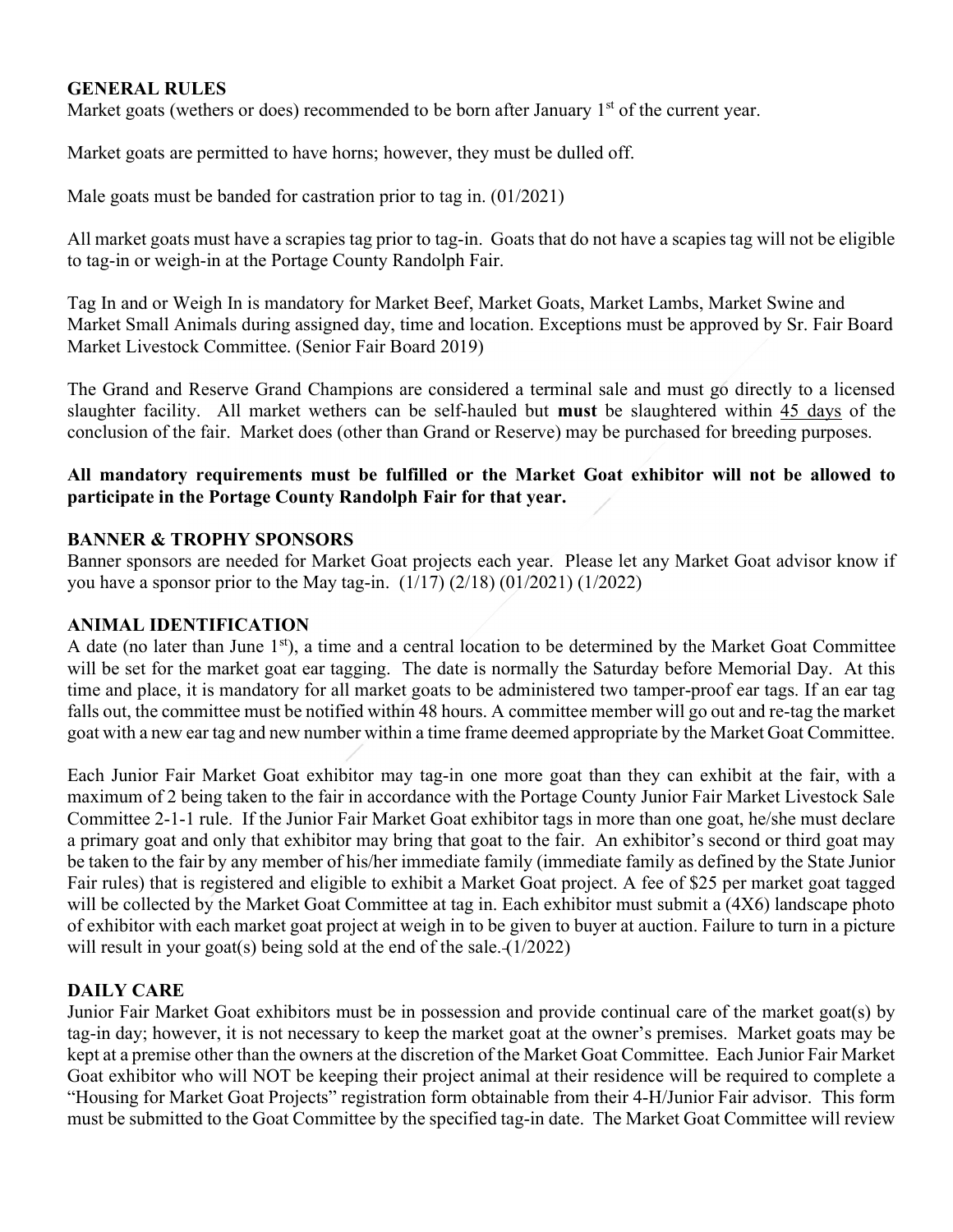the requests and will decide to either accept or deny them. Market goats MUST remain in Portage County, unless previously approved by OSU Extension and Portage County Randolph Fair Board. (2/18)

# MANDATORY QUALITY ASSURANCE TRAINING

All Portage County Junior Fair Market Goat exhibitors must attend an approved OSU Extension quality assurance program prior to the deadline of June 1<sup>st</sup> in the year in which they will exhibit. Junior Fair Market Goat exhibitors not meeting this requirement will NOT be permitted to bring their Market Goat project to the fair.

# PRE-FAIR

Every Junior Fair Market Goat exhibitor is required to submit a Junior Fair Market Livestock Entry Form to the Portage County Randolph Fair secretary prior to the due date. Please refer to the Portage County Randolph Fair website or fair book for deadline date and time.

The Committee recommends that all market goats be clipped prior to the Portage County Randolph Fair Market Goat Show. (02/20)

# MARKET GOAT SKILL-A-THON

Skill-a-thon will be held on a date prior to fair. Participation is not mandatory. All Junior Fair Market Goat exhibitors may participate on the designated day. (2/18)

Market Goat exhibitors should bring their Record Book with them to skill-a-thon. (2/18)

Skill-a-thon is an opportunity for exhibitors to show their skill by answering questions from the appropriate level books and by naming goat parts, recognizing different breeds, etc. at different stations.

Exhibitors will report to the skill-a-thon at pre-arranged time. Prizes will be awarded at the fair as a result of skill-a-thon scores. (02/20)

If an exhibitor does not participate in skill-a-thon, they will receive zero points toward the OME score for their Market Goat project at the fair. (2/18)

# WEIGH-IN AT FAIR

All market goats that will be exhibited at the Portage County Randolph Fair MUST be in place in the Market Goat barns according to the guidelines set forth by the Portage County Randolph Fair Board. All market goats will go through an official weigh-in on Monday of fair week. Each animal's official weight will then be used during all of the shows and sale during the Portage County Randolph Fair. The Market Goat Committee and Sale Committee will conduct the weigh-ins according to a time schedule set up by those committees. The date, the place and the time for the weigh-in will be provided to all of the clubs with market goat exhibitors.

Market goats weighing less than 55 pounds will sell at the end of the sale unless they are selected as Grand or Reserve Grand Champion.

# RE-WEIGH PROCEDURE AT FAIR WEIGH-IN

ONLY the person taking the market goat over the scale can ask for a weigh-back and MUST do so before the goat returns to its pen. The person taking the goat across the scale will be given the weight and asked if they agree or disagree with the weight. If the weight is accepted (a YES answer), the weight stands, and the goat can return to the pen. If the weight presented is not accepted (a NO answer), the goat returns to the scale and is reweighed immediately. If a goat is re-weighed, the second weight is what is used for the fair. (02/20)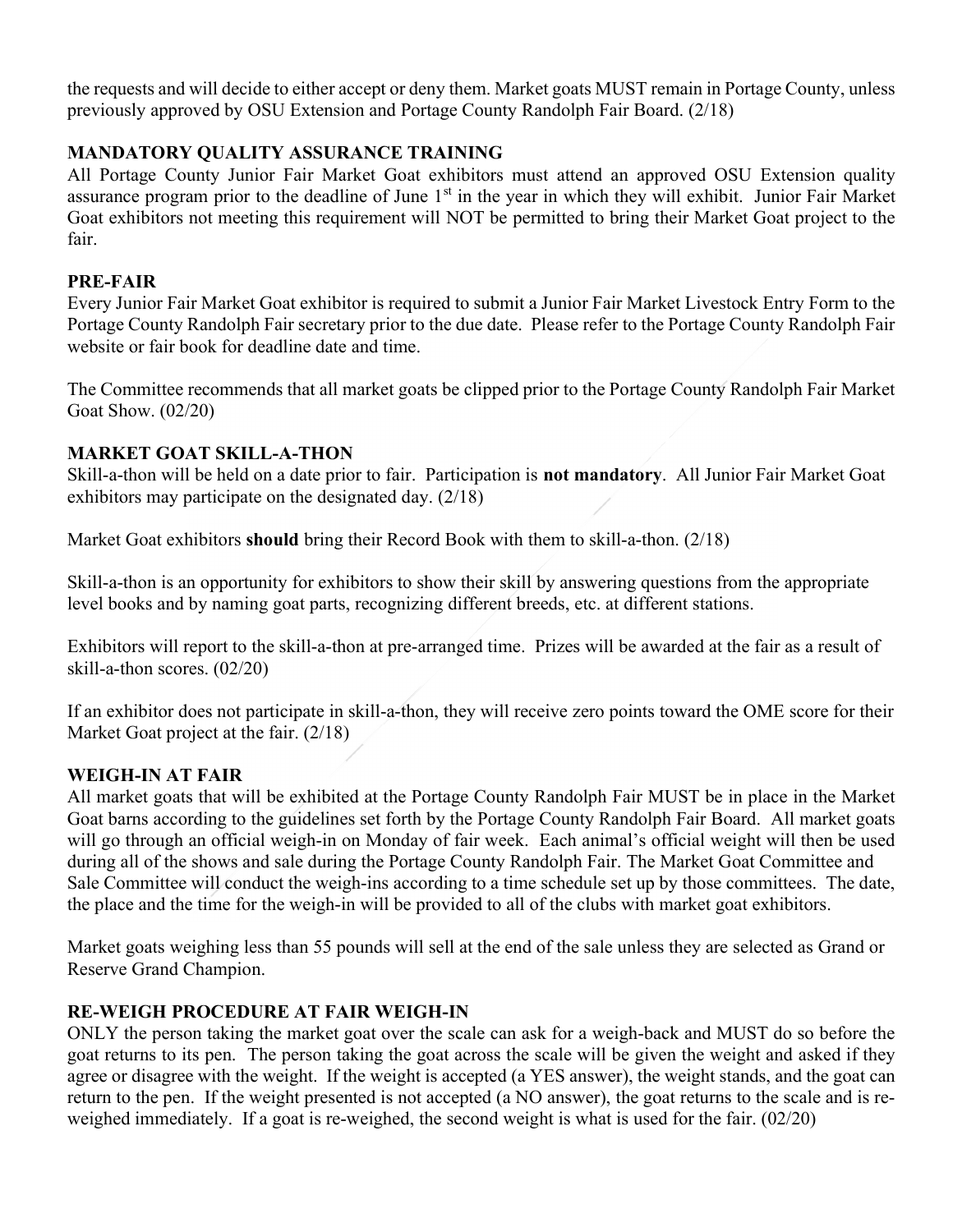## MANDATORY STATE HEALTH/DRUG FORMS

All Junior Fair Market Goat exhibitors must completely fill out and turn in a drug use notification form (DUNF) for each market goat brought to the fair. Forms are to be turned in to the Market Goat Committee on Monday of fair week at initial weigh in. (1/19)

## FAIR PROCEDURES

Exhibitors must supply their own feed, tack and shavings at the fair. Pens must be kept clean at the fair. It is the exhibitor's responsibility to monitor the cleanliness of their animal's pen. Bedding does not need to be changed during the week unless it is wet or extremely dirty.

Market goats must be fed and watered by 9:00 a.m. every day. If the exhibitor is unable to be there to feed/water their goat(s), they must make arrangements for someone else to take care of their goat(s).

It is the exhibitor's responsibility to fit and groom their market goat at the fair.

- 1. After arrival on the fairgrounds, each market goat project exhibitor who has shown goats for two consecutive years must groom their own animal. They may seek the advice of current Portage County Market Goat exhibitors.
- 2. First or second year market goat exhibitors can be assisted by parents/legal guardian, current Portage County Market Goat Exhibitor or a Portage County Market Goat Committee member. (02/20)
- 3. Only the following grooming products are allowed to be used to fit and groom market goats on show day: Adhesive, adhesive remover, shampoo, and colorless sheen. (01/2021)

All Jr. Fair Exhibitors in Market projects are expected to exhibit and sell their own animals. Exhibitors must be present to show in their market or showmanship class in order to be eligible to sell. Another Portage County Jr. Fair Exhibitor within the same species may show in the market class or in the sale, but not both.

Any Jr. Fair Market Exhibitor that will miss either market show or sale must submit a form to the Sr. Fair Board Market Livestock Committee for review. Sr. Fair Board Market Livestock Committee decision is final. If form is not submitted and the show or sale is missed the exhibitor will be paid market price. The remainder of their market proceed check will be donated to the Jr. Fair Market Livestock Sale Scholarship Fund. (Senior Fair Board 2019)

4. It is the exhibitor's responsibility to be in the ring at their designated show time. (01/2022)

# MARKET GOAT CLASSES

Market classes will be divided by weight from lightest to heaviest with the classes being divide equally as possible. The number of market classes and the number of animals per class will be determined at the discretion of the Market Goat Committee officers. (1/17) (2/18)

Only class winners will return for the initial final drive for Grand Champion Market Goat. In the champion final drive, the judge will place five animals. As a goat is selected in the champion final drive, the next goat from its class will be brought to the champion final drive. This process will be continued until the top five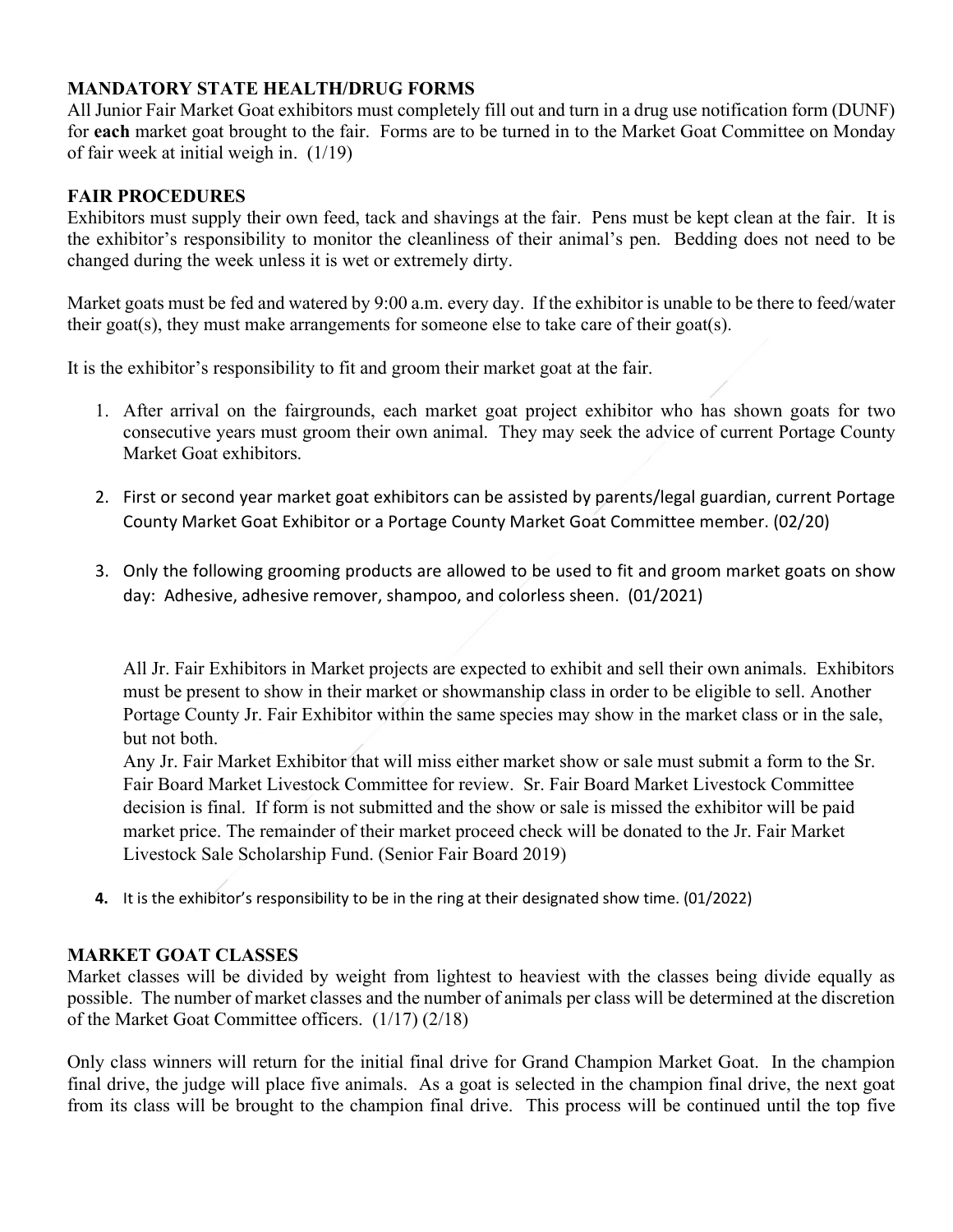animals overall have been placed. If an exhibitor cannot be found to bring their goat into the final drive, the show will proceed without them based on the discretion of the Market Goat Committee.

A Portage County Born & Raised class may be created at the discretion of the Market Goat Committee. Market goats must be born and bred in Portage County in order to be eligible for this class. This class is in addition to the market classes and will have its own separate award. The overall Market Grand Champion and Reserve Grand Champion will not be permitted to participate in the Portage County Born & Raised. (01/17) (2/18). An exhibitor must declare born and raised at tag in. (01/2022)

#### MARKET GOAT SHOWMANSHIP

Junior Fair Market Goat exhibitors MUST show their own project during the showmanship class unless otherwise approved by the Market Goat Committee prior to the show. If the exhibitor has two market goats at the Fair, the exhibitor MUST show the same goat throughout the entire Market Goat Showmanship contest.

Showmanship will include the exhibitor's cleanliness, appearance, ability to handle the goat and knowledge of goats. The exhibitor may be asked to handle another exhibitor's goat in the ring during showmanship.

Showmanship Classes

| Novice Class          | Any Age (Instructional Only Class) (2/18) |
|-----------------------|-------------------------------------------|
| Junior Class          | age 9, 10 $& 11$                          |
| Intermediate Class    | age 12, 13 & 14                           |
| Senior Class          | age 15, 16, 17 & 18                       |
| Show of Showman class |                                           |

All ages are based on the exhibitor's age as of January  $1<sup>st</sup>$  of the current year. Exhibitors that show in the  $1<sup>st</sup>$ Year Instructional Class will also show in their age-appropriate class.

#### Show of Showman Class

Exhibitors that will participate include:

- 1. Current year class winners.
- 2. Previous year Show of Showmanship winner.

Winner of the Show of Showmanship contest will automatically compete in next year's Show of Showman contest. Winner will return to their appropriate age class the second year after they won the Show of Showman, provided that they did not win again.

#### Outstanding Market Exhibitor (2/18)

The Market Goat Committee will keep records and track of each exhibitor's efforts to reward an exhibitor in each of the three age divisions (Junior, Intermediate, and Senior) with an award of Outstanding Market Exhibitor (OME) and an Overall Outstanding Market Exhibitor for the one with the highest score. AN exhibitor is eligible for the Outstanding Market Exhibitor award regardless of any previous winning of the award. An exhibitor's total score is the sum of their score in each of the three competitions described below.

The Overall Outstanding Market Exhibitor award is given to the exhibitor with the highest total score. Each exhibitor earns their score based on the following point system:

#### Skill-a-thon  $-100$  points  $(2/18)$

A written test to evaluate the exhibitor's knowledge of the Market Goat project will be given to each exhibitor. The person scoring the highest will be given 60 points.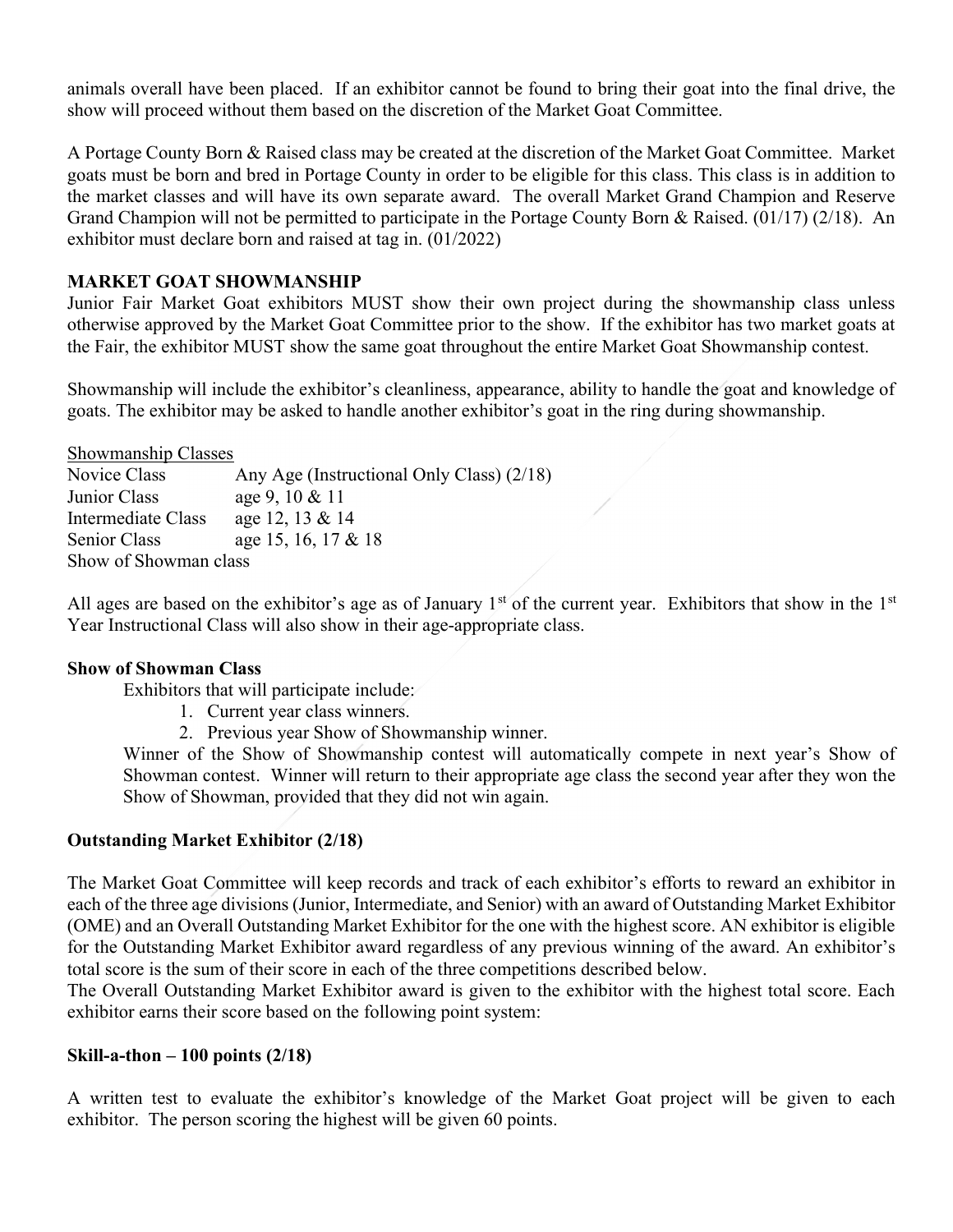Hands-on stations worth a total of 40 points will be set up on skill-a-thon night to test the exhibitor's knowledge and understanding of their Market Goat project. (2/18)

#### Showmanship contest – 80 points (2/18)

The Goat shown by the exhibitor in the Showmanship contest will be designated as the OME Goat. Only the points from its placing in Showmanship and Market classes will be used in the determination of the OME award. In order to be eligible for the OME award, the OME Goat must be shown by the exhibitor in showmanship and market classes themselves. The exhibitor will receive their points from the age division contest according to the following schedule.

| Age division placing | $1st$ place                  | 80 points |
|----------------------|------------------------------|-----------|
|                      | $2nd$ place                  | 78 points |
|                      | $3rd$ place                  | 75 points |
|                      | $4th$ place                  | 71 points |
|                      | $5th$ place                  | 66 points |
|                      | Age class 'held' exhibitors  |           |
|                      | That don't place in division | 63 points |
|                      | All others                   | 60 points |

Showmanship judge will place four places in the Show of Showmanship Final Drive in order to give those who are only able to show in this class an equal chance of gaining showmanship points. Points will not be added to anyone who has already received showmanship points in an earlier age division.

## Market Goat Class (live placing) – 80 points (2/18)

The exhibitor will receive their points from their market class contest according to the following schedule;

| Weight class placing | $1st$ place | 80 points |
|----------------------|-------------|-----------|
|                      | $2nd$ place | 78 points |
|                      | $3rd$ place | 75 points |
|                      | $4th$ place | 71 points |
|                      | $5th$ place | 66 points |
|                      | All others  | 60 points |